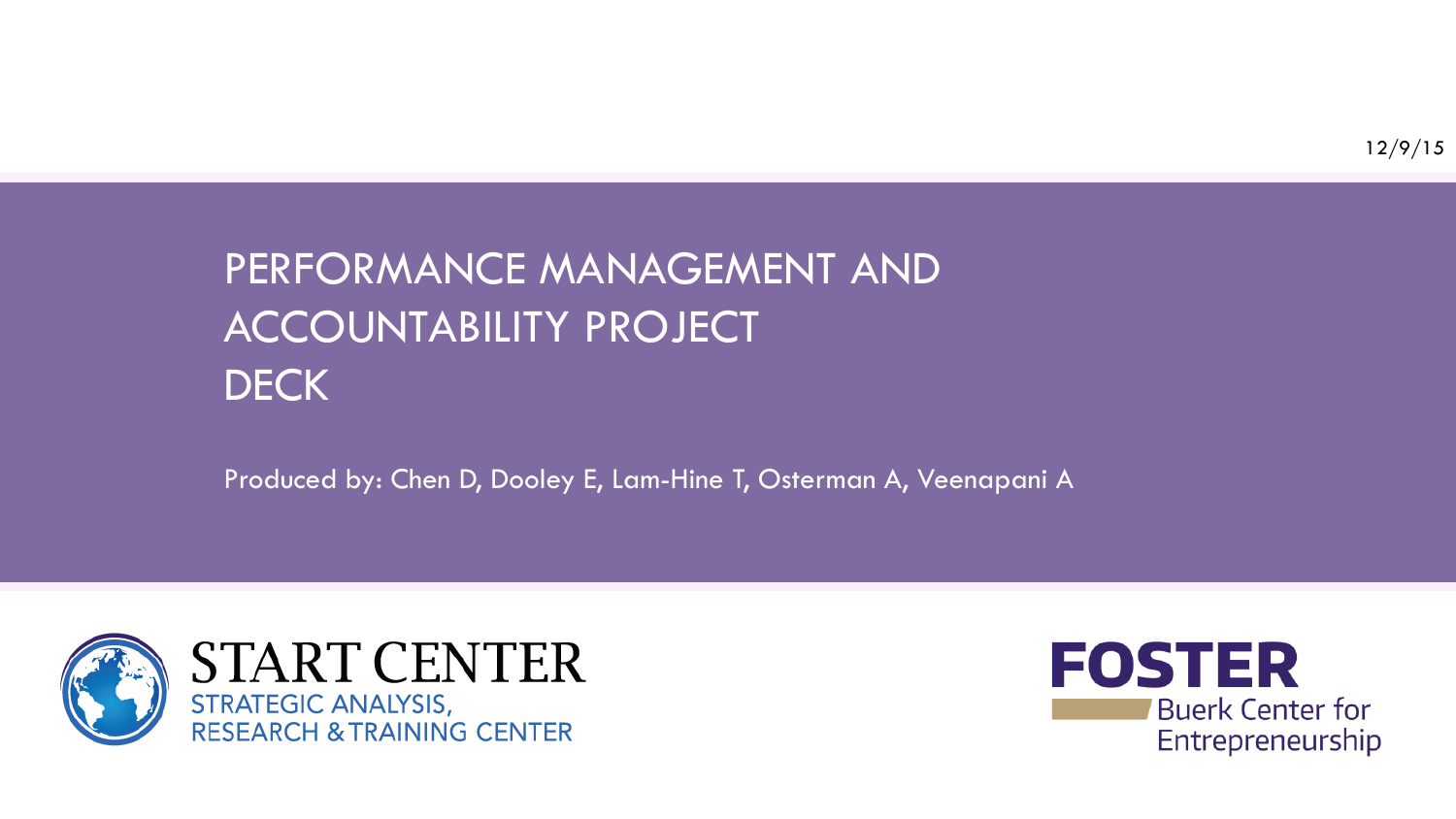## Agenda

| <b>Section</b>                               | Page |  |
|----------------------------------------------|------|--|
| <b>Executive Summary</b>                     |      |  |
| Methodology                                  |      |  |
| Performance Management Framework             |      |  |
| <b>Organizational Culture</b><br>$\bullet$   | 9    |  |
| <b>Engagement in Management</b><br>$\bullet$ | 10   |  |
| <b>Manager Characteristics</b><br>$\bullet$  | 11   |  |
| <b>Management Practices</b><br>$\bullet$     | 12   |  |
| <b>Hypothesis Validation</b>                 |      |  |
| <b>Select Interventions</b>                  |      |  |
| <b>Knowledge Gaps</b>                        |      |  |
| Appendix                                     |      |  |



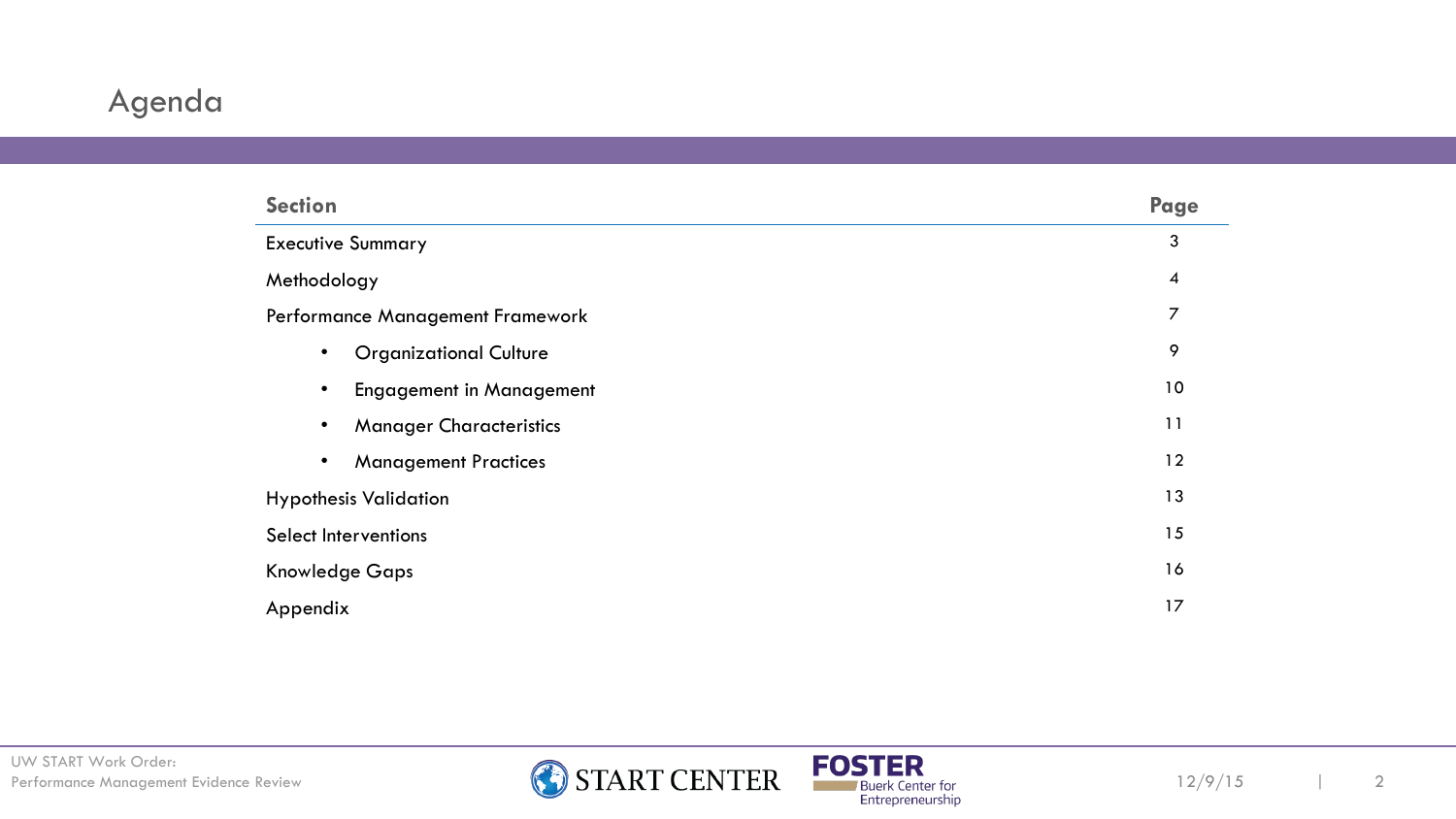### Executive Summary

| <b>Situation &amp;</b><br>objective | The Foundation believes better performance management in primary health care systems can improve health outputs and outcomes<br>□                                                                                                                                                                                                                                                                                                                                                                                                                                                                                                                      |
|-------------------------------------|--------------------------------------------------------------------------------------------------------------------------------------------------------------------------------------------------------------------------------------------------------------------------------------------------------------------------------------------------------------------------------------------------------------------------------------------------------------------------------------------------------------------------------------------------------------------------------------------------------------------------------------------------------|
|                                     | However, there is limited literature and knowledge around the effect of management on integrated health service delivery<br>$\Box$                                                                                                                                                                                                                                                                                                                                                                                                                                                                                                                     |
|                                     | START team was engaged to conduct literature review to deepen understanding of performance management relative to delivery<br>$\Box$                                                                                                                                                                                                                                                                                                                                                                                                                                                                                                                   |
| Key<br>insights                     | The literature provides evidence that performance management can improve operational efficiencies, health outputs, and outcomes<br>$\Box$<br>Management and leadership are critical components of high-performing health care systems<br>$\blacksquare$<br>Managers' individual characteristics and background influence staff engagement and organizational performance<br>$\Box$<br>Clinical staff engagement in management is critical to improving performance<br>o.<br>Management as well as leadership practices can be taught, developed, and improved<br>o.<br>Management orientation impacts organizational culture and clinical outputs<br>о |
| Gaps and<br>next steps              | Gaps in evidence collected are primarily related to:<br>$\Box$<br>Low/middle-income country settings<br>o.<br>Sustainability & institutionalization<br>o.<br><b>Skills</b><br>$\blacksquare$<br>Potential next steps include investing in evidence, exploring partnership opportunities, and developing new standards                                                                                                                                                                                                                                                                                                                                  |



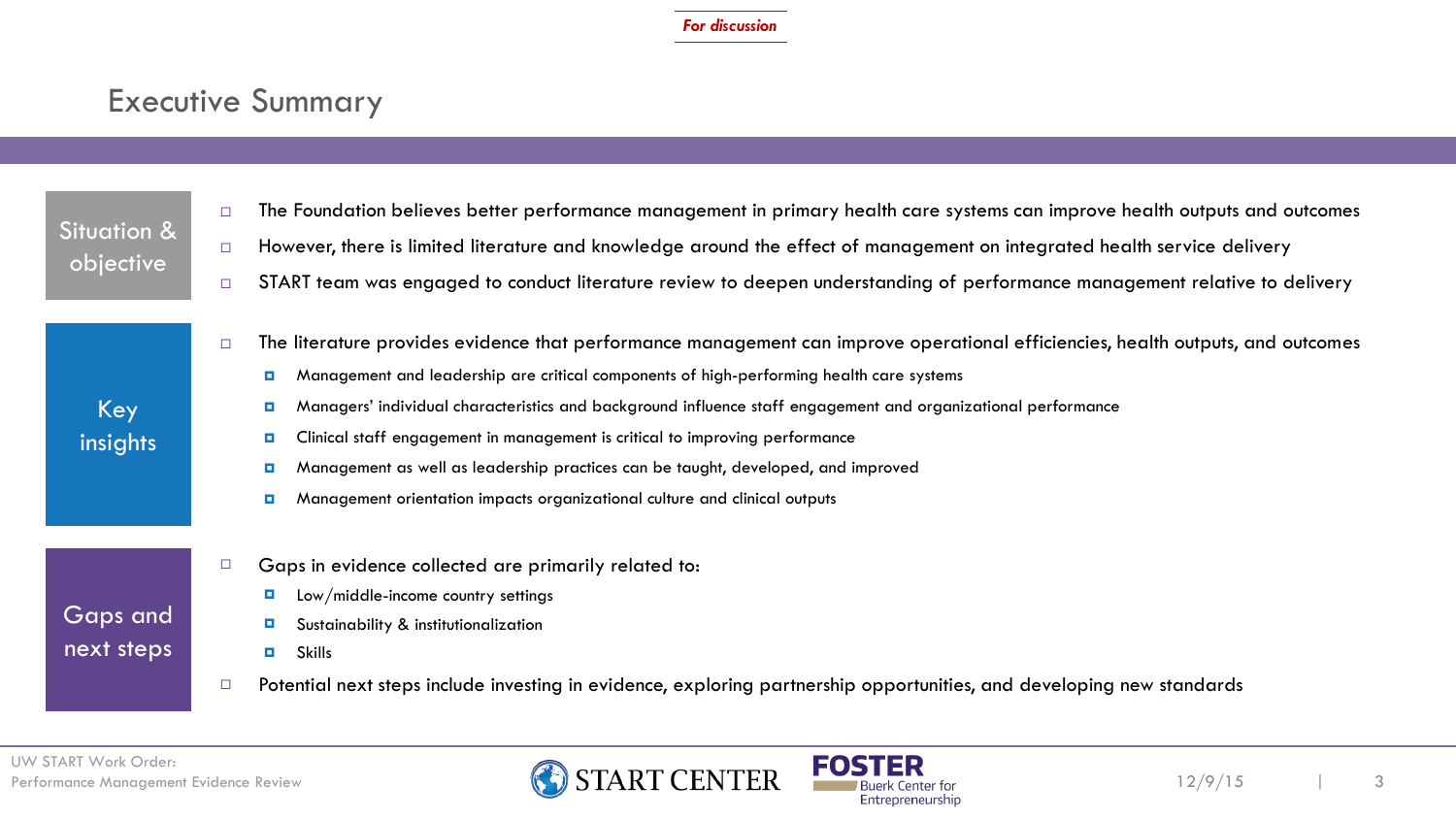START team used word cloud technology to develop standardized search terms





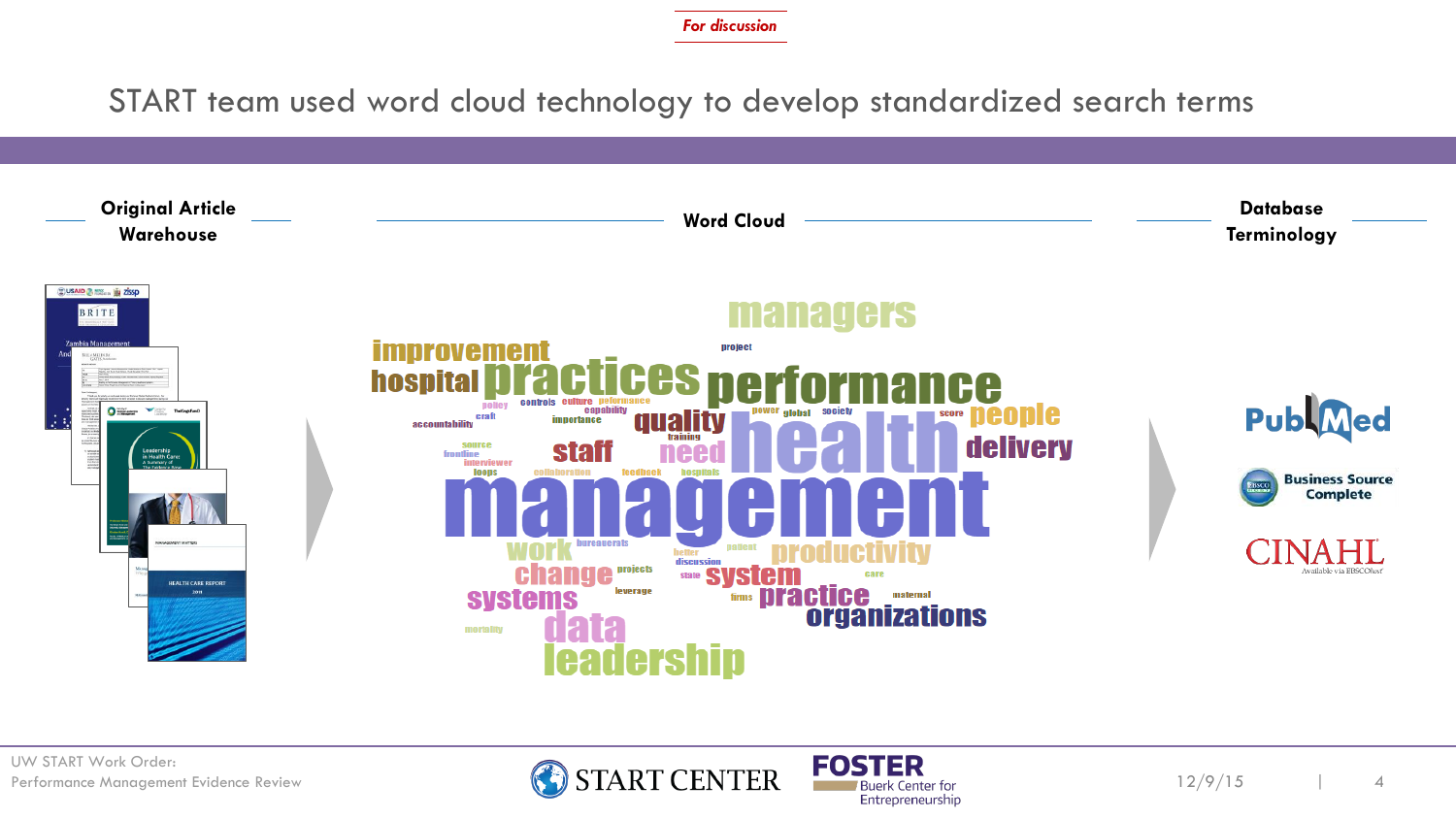### Methodology: validating comprehension through saturation





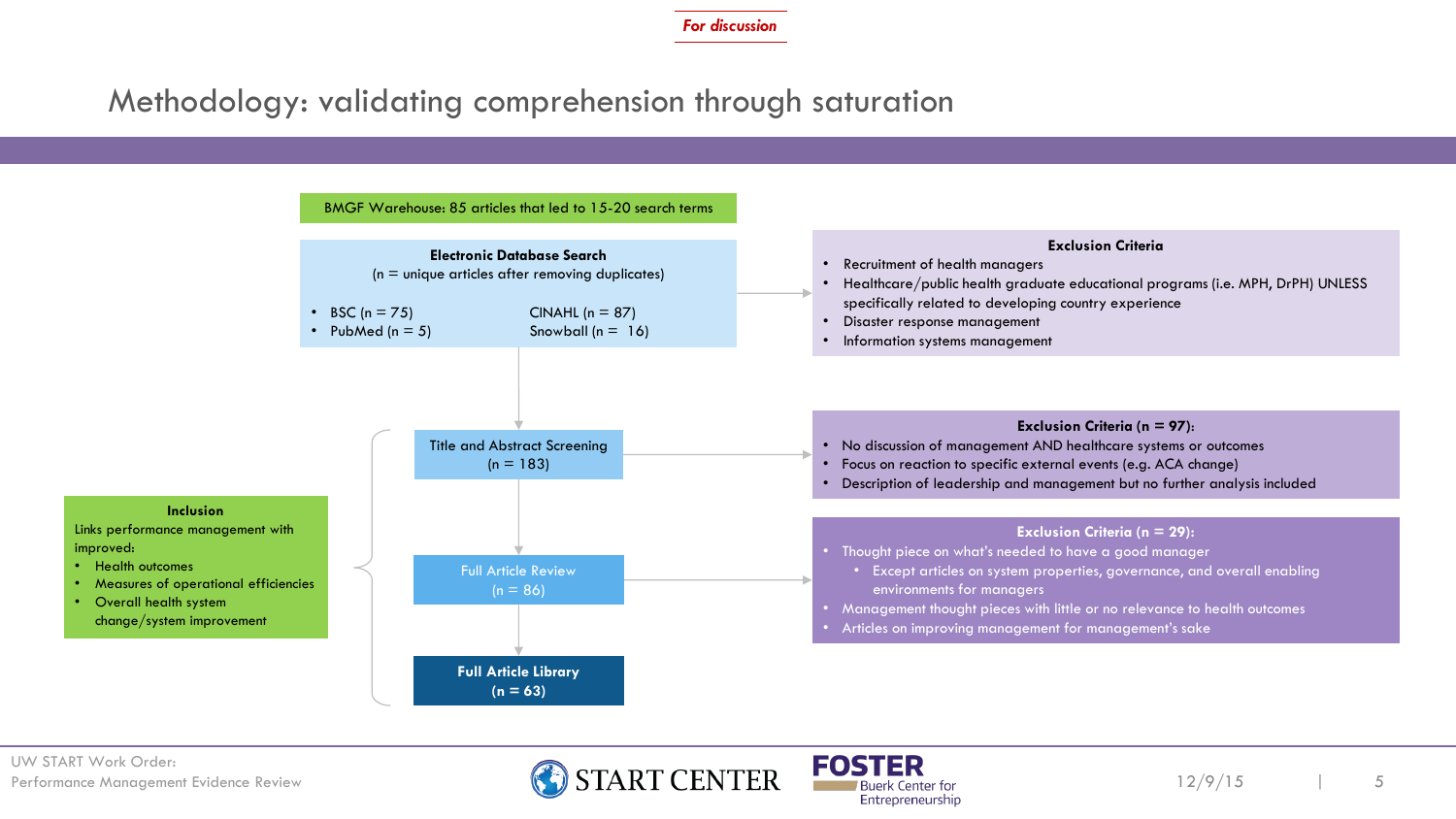START Team leveraged existing resources to develop framework for analysis

#### Systematic Review by Lega, et al. (2013) **PHCPI Conceptual Framework**



use expensive biodrugs, prostheses, or medical devices in<br>patients with a low probability of positive outcomes or which prostheses or drugs to use for patients with limited life expec tancy are central issues within public and social insurance-base systems. However, the rationing approach achieved relative little significant reduction in total provision, as there was a lack<br>of consensus about services to be abandoned and little political Rationing efforts need to be undertaken with a renewed focus

recent studies and debate, management can enhance the value produced by health systems, organizations, and professionals risilized in the management and professionals risilization of their health organizations [25,27]. Wha decisions? In the last 5 years, interesting, but limited, evidence<br>has increasingly demonstrated that management does matter<br>[13,28,29]. The following section describes some of the most<br>recent studies and streams of resear

> The results of the review demonstrate that some streams of<br>research began to develop in the 1990s, but the more recent<br>empirical reports show that interest in evaluating the impact of management on clinical and other aspects of performance is<br>intensifying, Presumably, this shift is connected with the fact

#### A1. Governance & B1. Drugs & C1. Access D1. Effective Leadership Supplies Service Coverage C1.a Financial A1.a Primary health care D1.a Health promotion C1.b Geographic policies **B2.** Facility D1.b Disease prevention C1.c Timelines Infrastructure A1.b Quality management D1.c RMNCH infrastructure D1.d Childhood illness C<sub>2</sub>. Availability of A1.c Social accountability: C3. People-B3. Information D1.e Infectious disease Community engagement **Effective PHC** Centered Care Systems D1.f NCDs & Mental Health Services C3.a First contact D1.g Palliative care A2. Health accessibility C2.a Provider Absence B4. Workforce Financing Rate C3.b Coordination C<sub>2</sub>.b Provider **C3.c** Comprehensiveness A2.a Spending on primary B5. Funds Competence health care C3.d Continuity C<sub>2</sub> e Provider Motivation A2.b Financial coverage C3.e Safety A3. Adjustment to C4. Organization & Management Population Health C4.a Facility management capability and leadership Needs C4.b Team-based care organization A3.a Surveillance C4.c Supportive supervision and professional development A3.b Priority setting C4.d Population health management, including A3.c Innovation & community-based approaches Learning C4.e Information system use C4.f Monitoring and continuous quality improvement

Social Determinants & Context (Political, Social, Demographic, Socioeconomic)

r - - - - - - - - - - - - - - "Black Box" - - - - - - - - - - - - - - - -

C. SERVICE DELIVERY

### UW START Work Order:





A. SYSTEM

**B. INPUTS** 

**D. OUTPUTS** 

E. OUTCOMES

E1. Health Status

E1.a Reduced morbidity

E1.b Reduced mortality

E2. Responsiveness

to People

E3. Equity

E4. Efficiency

E5. Resilience of

Health Systems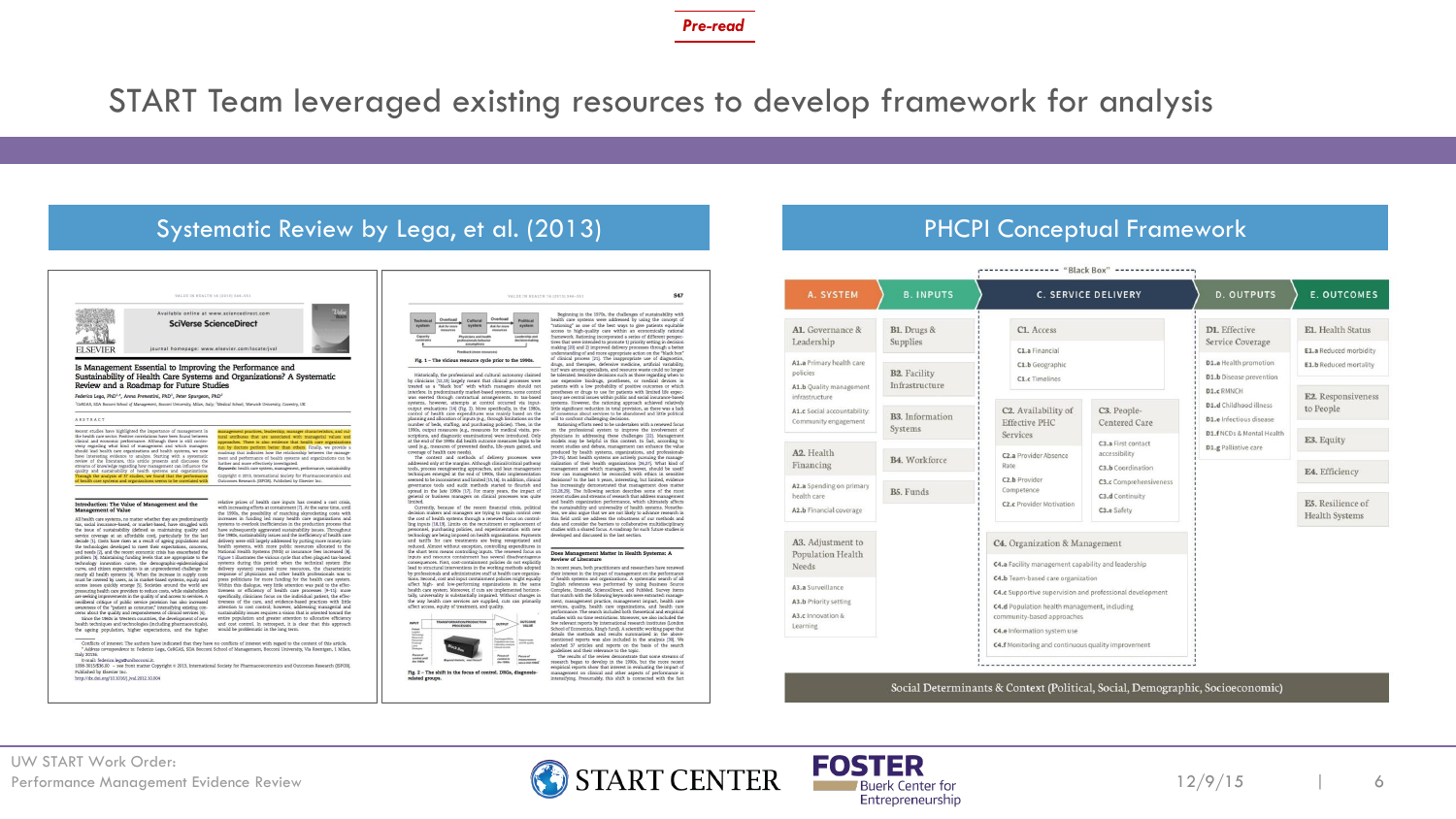Uncovering the role of the performance management in service delivery

### System Properties

Governance, Policy, Infrastructure, Community, Political Economy





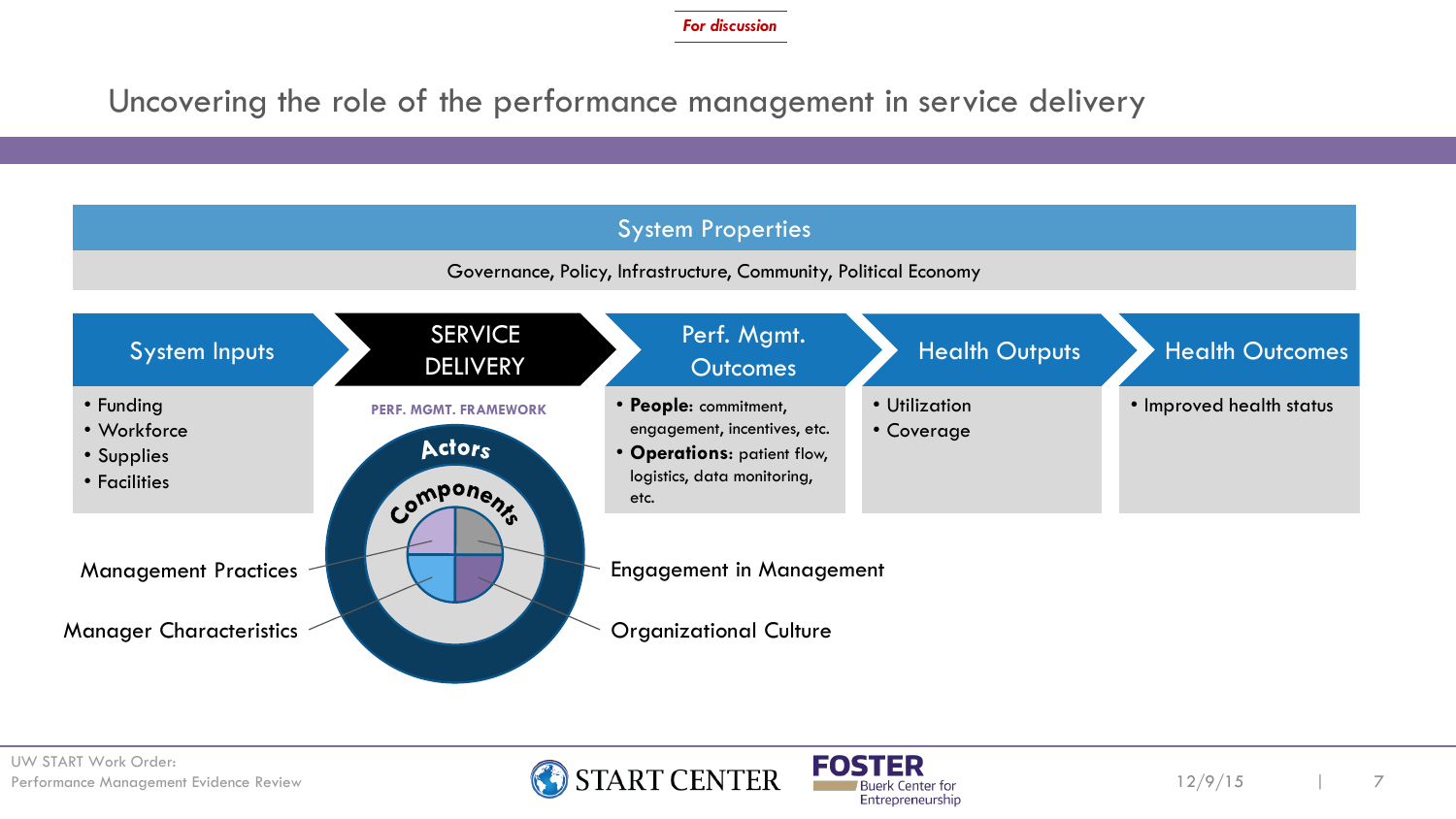Greatest leverage point to improve performance is investing in middle managers

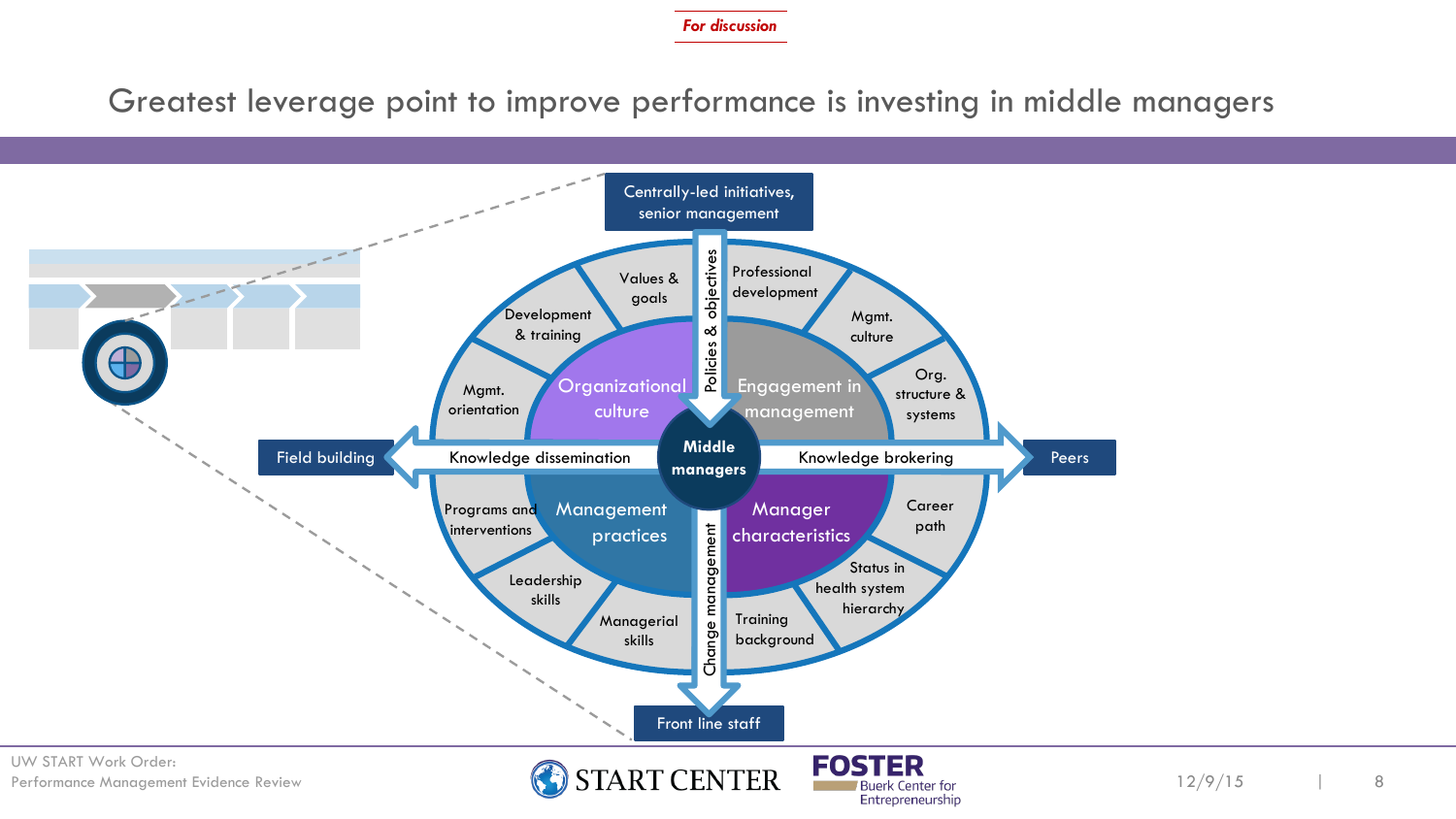Organizational culture enables managers to empower teams and improve performance



| <b>Component Description</b>                                                                                                                                                                     | <b>Corresponding Hypotheses</b>                                                                                                          |
|--------------------------------------------------------------------------------------------------------------------------------------------------------------------------------------------------|------------------------------------------------------------------------------------------------------------------------------------------|
| <b>Management orientation</b><br>refers to goals and managerial<br>processes and tools such as<br>strategic planning, budgeting,<br>and business planning are<br>associated with high performers | <b>Management matters</b><br>Middle managers are<br>$\bullet$<br>important change agents                                                 |
| Development and training<br>coupled with management<br>practices can enhance<br>organizational commitment and<br>clinician engagement                                                            | Management skills are<br>developed and reinforced<br>Clinical leaders are necessary<br>$\bullet$<br>Short / long term views<br>$\bullet$ |
| Values and goals enable<br>broad staff involvement and<br>communication among groups,<br>promoting problem solving and<br>diverse protocols                                                      | Problem solving and data<br>monitoring                                                                                                   |



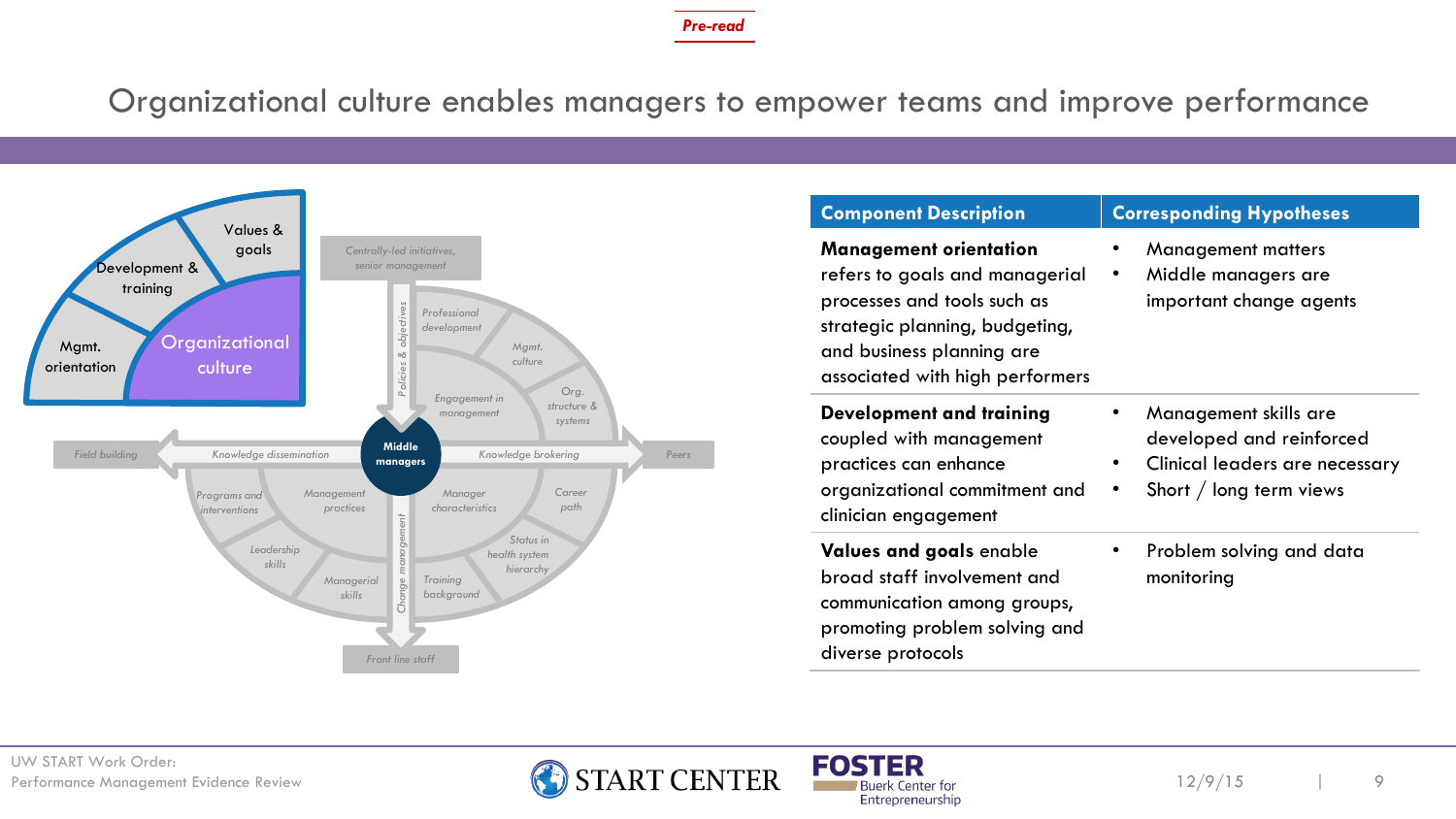Clinical engagement in management is a means to achieving organizational performance



| <b>Component Description</b>                                                                                                                                                              | <b>Corresponding Hypotheses</b>                                                  |  |  |
|-------------------------------------------------------------------------------------------------------------------------------------------------------------------------------------------|----------------------------------------------------------------------------------|--|--|
| <b>Professional development</b><br>refers to effective training and<br>development plans for staff<br>involved in taking on new<br>managerial and resource<br>management responsibilities | Management skills are<br>٠<br>developed and reinforced                           |  |  |
| <b>Management and culture must</b><br>be one of trust and respect with<br>a common focus on shared<br>values, goals, and<br>organizational objectives                                     | Leadership skills are<br>complementary to<br>management                          |  |  |
| Organizational structures and<br>systems must aim to build<br>effective linkages and flows<br>between management and<br>staff                                                             | <b>Management Matters</b><br>٠<br>Middle managers are<br>important change agents |  |  |



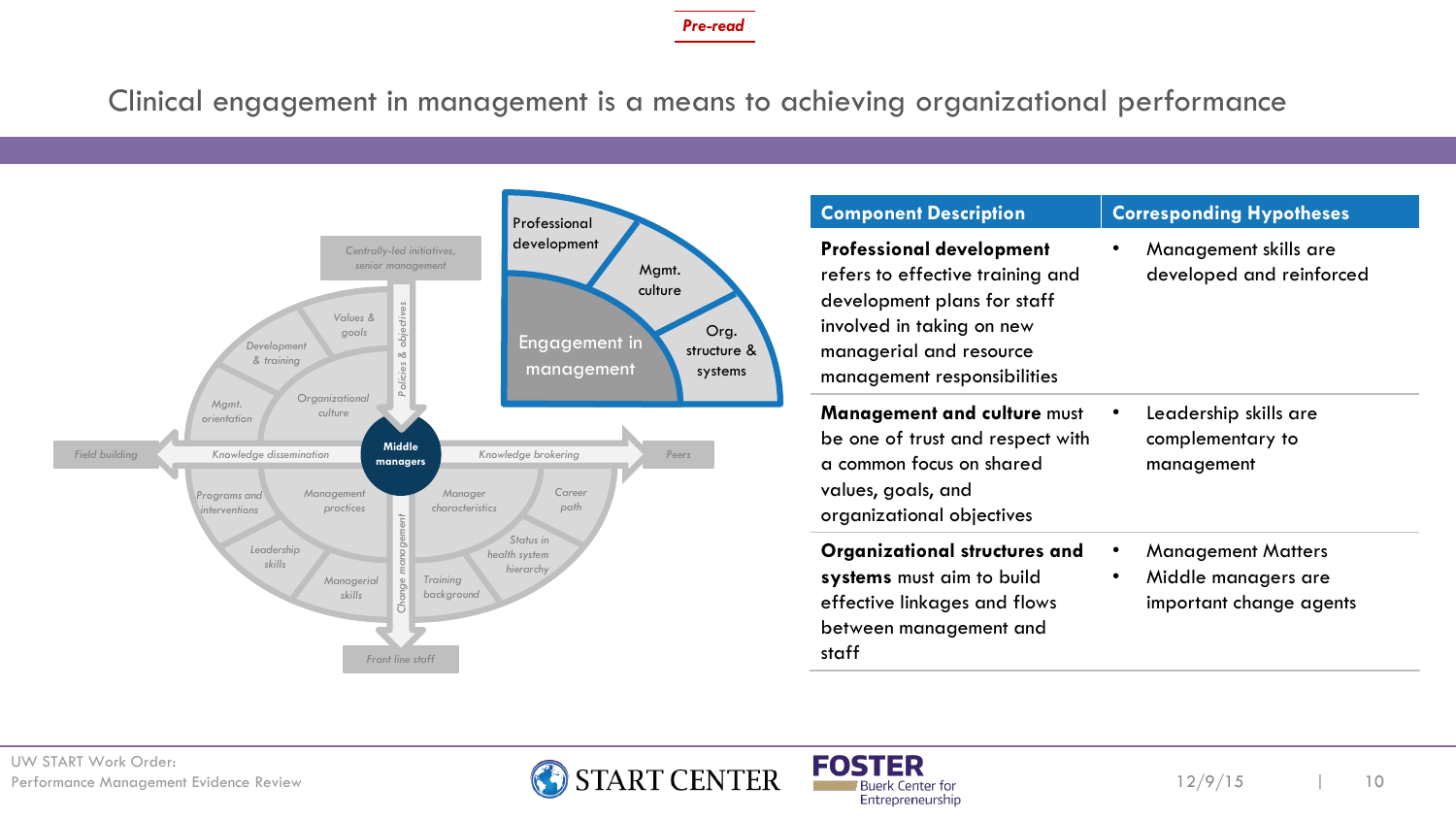Manager characteristics influence management practices and organizational performance



Entrepreneurship

12/9/15 11

UW START Work Order: UW START Work Order:<br>Performance Management Evidence Review **1999 START CENTER** FOSTER

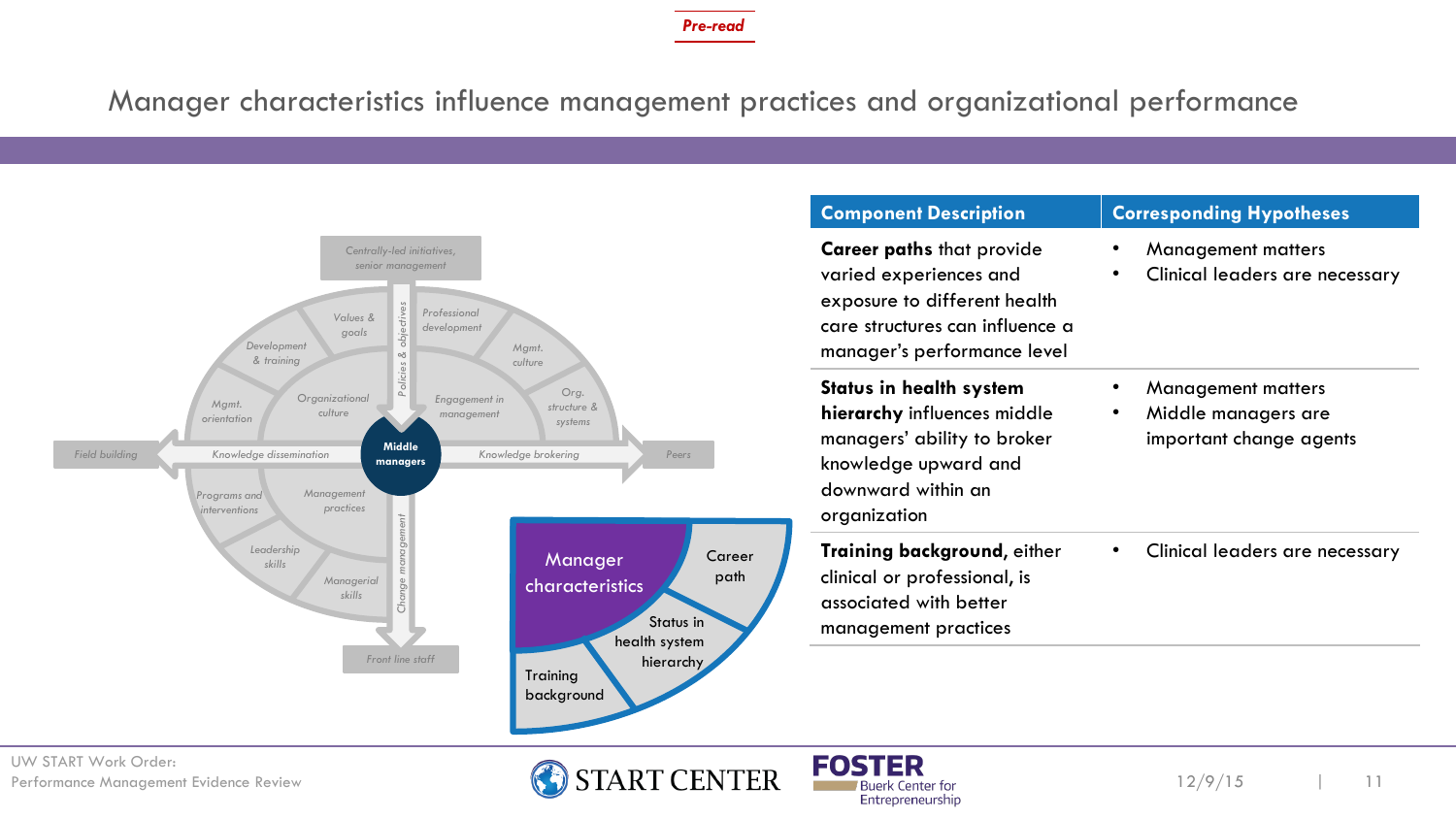### Management and leadership skills can be taught, developed, and improved



| <b>Component Description</b>                                                                                                                                            | <b>Corresponding Hypotheses</b>                                                     |
|-------------------------------------------------------------------------------------------------------------------------------------------------------------------------|-------------------------------------------------------------------------------------|
| <b>Managerial skills form the</b><br>basis of middle managers'<br>capabilities in execution and<br>sharing of knowledge                                                 | Problem solving and data<br>$\bullet$<br>monitoring                                 |
| Leadership skills enable<br>managers to more effectively<br>implement performance<br>management initiatives and<br>build goodwill among staff                           | Leadership skills are<br>complementary to<br>management                             |
| <b>Programs and interventions</b><br>that use tested and proven<br>models to improve management<br>practices should be replicated<br>and scaled to accelerate<br>impact | <b>Management matters</b><br>Management skills are<br>٠<br>developed and reinforced |



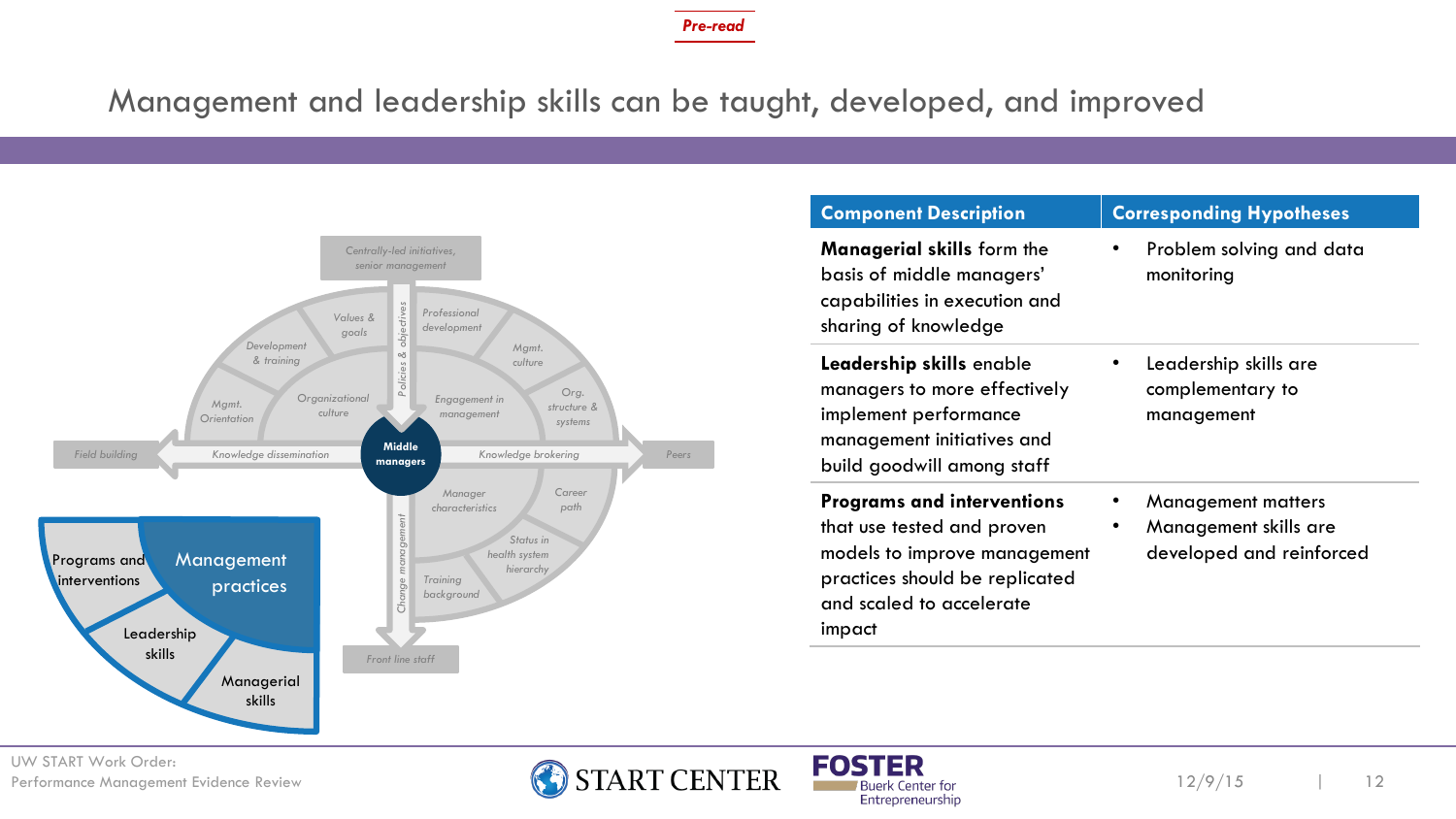### All hypotheses validated\*, but evidence strength and applicability are variable

| Hypothesis description**                                                                                                                                                                                               | <b>Origin</b> | LMIC <sup>+</sup><br>Evidence? | PHC <sup>+</sup><br>Evidence? | <b>Strength of</b><br>Evidence <sup>#</sup> |
|------------------------------------------------------------------------------------------------------------------------------------------------------------------------------------------------------------------------|---------------|--------------------------------|-------------------------------|---------------------------------------------|
| Management matters for better PHC delivery                                                                                                                                                                             |               |                                |                               | Strong                                      |
| Data is available for <b>problem-solving; data monitoring</b> must link to goals and operations                                                                                                                        | <b>BMGF</b>   | $\checkmark$                   | $\checkmark$                  | Strong                                      |
| Short and long term views on the work are necessary; success requires short-term champions and<br>long-term institutionalization                                                                                       |               |                                | $\mathbf x$                   | <b>Moderate</b>                             |
| Adult learning frameworks are essential and should develop/systematically reinforce<br>management skills; managers need priorities, skills, motivation, autonomy, and data                                             |               |                                |                               | Moderate                                    |
| Citizens have a stake in health system performance and improvement; managers must be<br>responsive to citizens, especially the poor through customer feedback and accountability<br>mechanisms within service delivery |               |                                | $\mathbf x$                   | Weak                                        |
| Leadership skills are complementary to management and support PHC strengthening                                                                                                                                        | <b>START</b>  | $\checkmark$                   | $\sqrt{}$                     | Strong                                      |
| Clinical leaders are better able to influence their colleagues than are nonmedical managers                                                                                                                            |               | $\mathbf x$                    | $\mathbf x$                   | Strong                                      |
| Middle managers play an important role as change intermediaries because they interface<br>between an organization's senior managers and the front line employees                                                       |               |                                |                               | Moderate                                    |

\* Hypothesis validation was based on (1) qualitative assessment of whether an article supported the hypothesis and (2) the number of articles supporting that hypothesis

\*\* Other BMGF hypotheses were deemed out of scope for this project

+ Checkmark indicates the presence of at least one article from LMIC and/or PHC settings that related to that hypothesis; x-mark indicates articles found that support that hypothesis were either from high income country an

 $\ddagger$  Strength of evidence rating was based on absolute composite score of evidence type (scoring: study with quantitative measures = 3 points, purely qualitative study = 2 points, thought piece = 1 point)



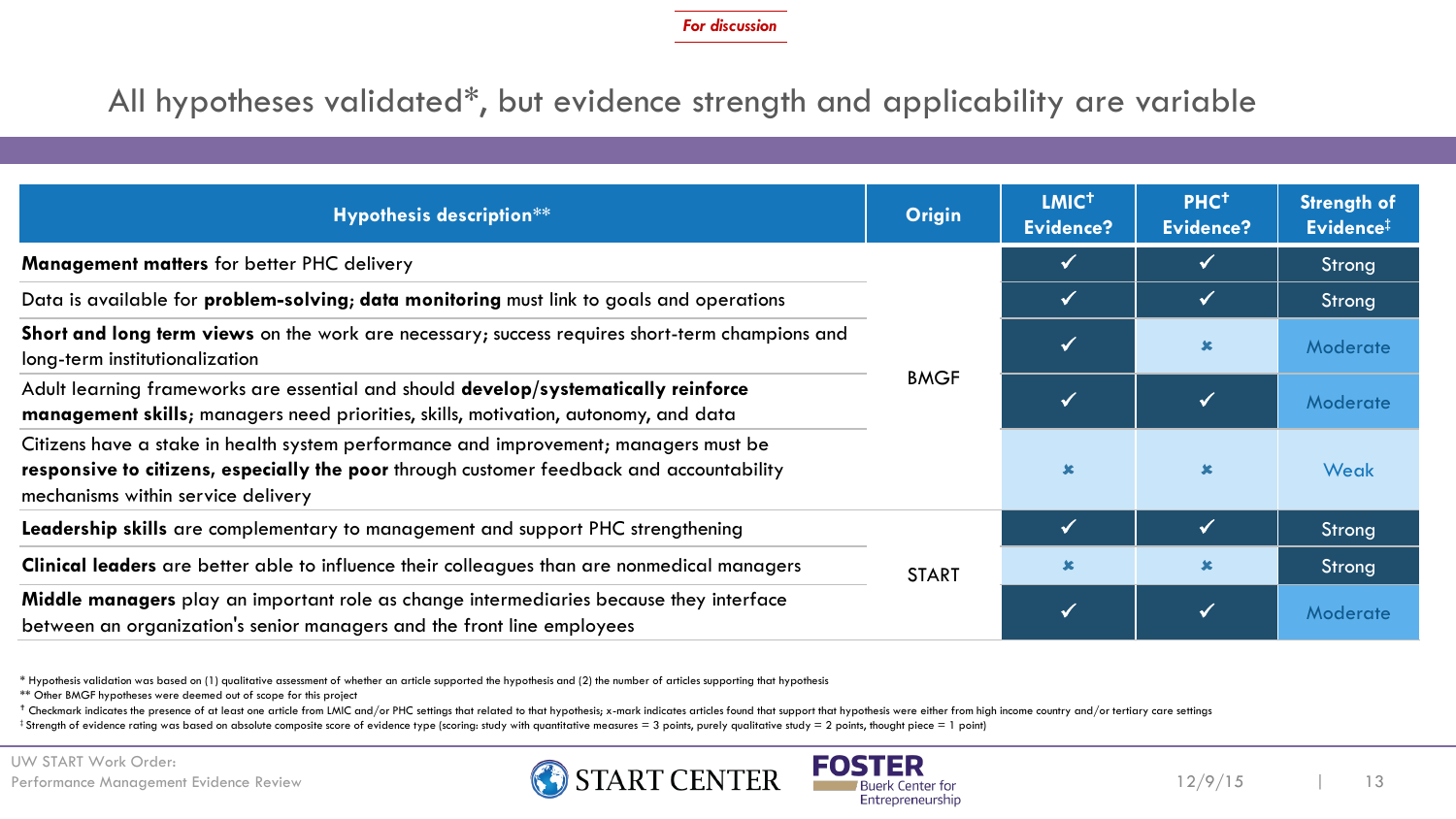### Hypothesis exclusion was based on scope and literature evidence-base

| <b>Hypothesis description</b>                                                            | Out of Scope | <b>Lack of</b><br>Evidence* |
|------------------------------------------------------------------------------------------|--------------|-----------------------------|
| Particular systems properties are required to sustain change                             |              |                             |
| Effective governance is needed to drive system change                                    |              |                             |
| Sufficient financing resources must exist in the system to drive and sustain change      |              |                             |
| Better management is especially beneficial in low-resource settings                      |              |                             |
| Changes must be at the country and the sub-national level to generate change             |              |                             |
| Financial and non-financial incentives must align to drive performance and system change |              |                             |
| <b>Build the Field</b>                                                                   |              |                             |

\* Evidence may exist in more targeted search criteria and may be proven or disproven with further evaluation



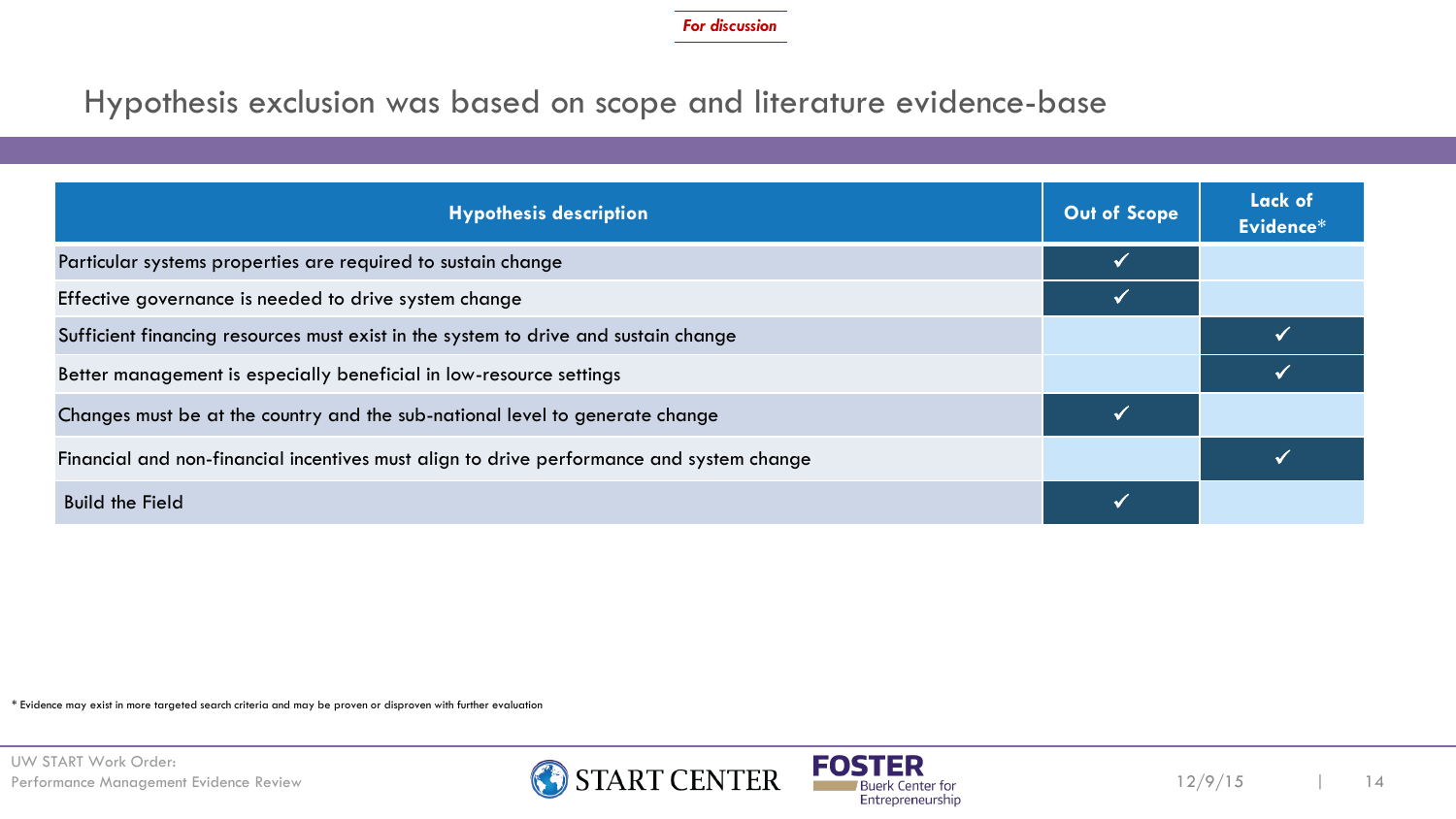### Success factors for select management and leadership training models in LMICs

| <b>Program name</b>                                                                                                                              | Geography                | <b>Intervention Model</b>                                                                             | <b>Evidence Type</b>                                                     | <b>Improved Outcomes</b>                                                                                        | <b>Key Success Factors</b>                                                                                                                                                                                                          |
|--------------------------------------------------------------------------------------------------------------------------------------------------|--------------------------|-------------------------------------------------------------------------------------------------------|--------------------------------------------------------------------------|-----------------------------------------------------------------------------------------------------------------|-------------------------------------------------------------------------------------------------------------------------------------------------------------------------------------------------------------------------------------|
| <b>CDC</b><br>Vietnam: Nat'l<br><b>Sustainable</b><br>Train-the-trainer model,<br><b>TB Program</b><br>Management<br>reinforced with visits from |                          | Impact<br>evaluation                                                                                  | • Case detection rate<br>• Sputum sample quality<br>• TB follow-up rates | Applied nature of training, team model, accountability, &<br>trainee status as a leader.                        |                                                                                                                                                                                                                                     |
| <b>Development</b><br>CDC staff<br>Nicaragua<br>Program<br>MoH<br>(SMDP)                                                                         |                          | Case study<br>(no control)                                                                            | • Pap smear test quality                                                 | Focus on creating in-country expertise, training capacity.                                                      |                                                                                                                                                                                                                                     |
| <b>MSH</b><br>Leadership                                                                                                                         | Egypt MoH                | Team-based,<br>workshop series,<br>empowerment model                                                  | Case study                                                               | • Maternal mortality rate                                                                                       | Focus on collaborative, not individual problem-solving.                                                                                                                                                                             |
| <b>Development</b><br>Program (LDP)                                                                                                              | Tanzania<br><b>MoHSW</b> |                                                                                                       | (no control)                                                             | • New family planning<br>clients/site/month                                                                     | Promoting analytical thinking (Challenge Model, root-<br>cause).                                                                                                                                                                    |
| <b>Centre for</b><br><b>Rural Health</b>                                                                                                         | South<br>Africa          | Action learning groups                                                                                | Qualitative<br>study                                                     | • Enhanced teamwork &<br>collaboration<br>• Problem-solving                                                     | Learning by sharing real problems helps managers resolve<br>problems in their institutions and develop team work skills.                                                                                                            |
| <b>Ethiopia Millennium</b><br><b>Rural Initiative (EMRI)</b>                                                                                     |                          | Overall health systems<br>strengthening, focus on<br>human resources                                  | Mixed methods,<br>ex-post                                                | • Antenatal care utilization rates<br>• Skilled birth attendance rates<br>• HIV testing rates in antenatal care | Managerial problem solving capacity was linked to the<br>greatest improvement in primary healthcare unit<br>performance after EMRI intervention                                                                                     |
| <b>Ethiopian Hospital</b><br><b>Management</b><br><b>Initiative (EHMI)</b>                                                                       |                          | (1) Intro. of management<br>standards<br>(2) Hospital CEOs<br>(3) Enrollment in 2-year<br>MHA program | Impact<br>evaluation                                                     | • Adherence to established set of<br>management standards rose from<br>27% to 51% over 12-month period          | Embedding a new facility-level management role and<br>academic degree program is a systems-based approach<br>likely to be sustained.<br>Implementation guides accompanied with training in the<br>new standards is a best practice. |

UW START Work Order:



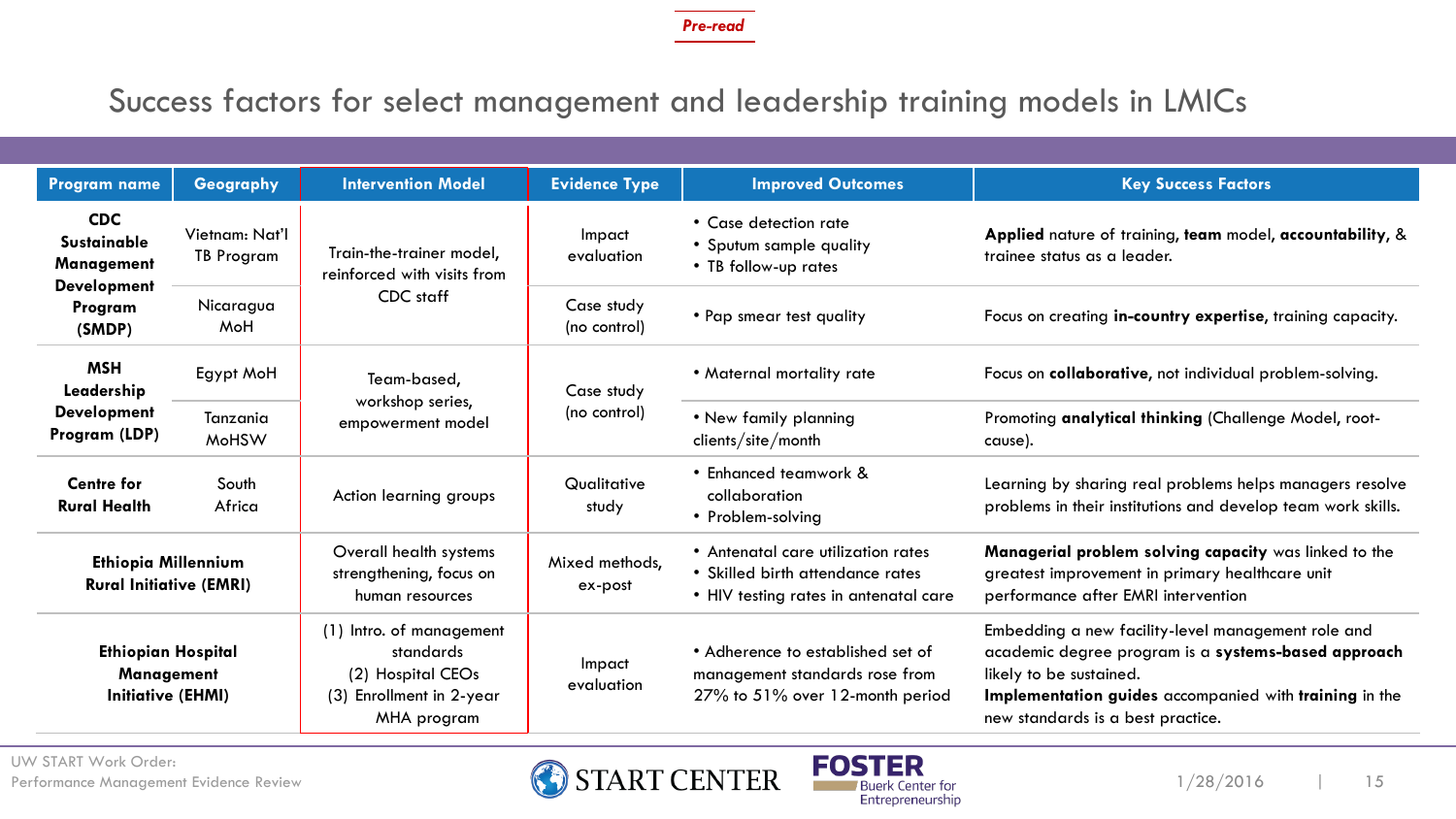### Opportunities exist for future investigation to inform performance management

| <b>Evidence Gaps</b>                             | <b>Questions</b>                                                                                                                                                                                                                       | <b>Potential next steps</b>                                                                                                                                                                                       |
|--------------------------------------------------|----------------------------------------------------------------------------------------------------------------------------------------------------------------------------------------------------------------------------------------|-------------------------------------------------------------------------------------------------------------------------------------------------------------------------------------------------------------------|
| Low/Middle-<br><b>Income</b><br><b>Countries</b> | Do middle managers in LMICs require a unique skillset?<br>$\Box$<br>In LMICs, what is a greater predictor of better PHC<br>$\Box$<br>performance; management skills or leadership skills?                                              | Invest in studies and evaluations that build evidence around<br>$\Box$<br>the role and required skill set of middle managers in PHC<br>delivery in LMICs.                                                         |
| <b>Sustainability &amp;</b><br>institutional-    | Can management interventions be institutionalized and<br>$\Box$<br>affect outcomes that are sustained over the long-term?<br>What kind of models support institutionalization and<br>$\Box$<br>sustainability of management practices? | Explore opportunities to support partnerships between US<br>$\Box$<br>academic institutions and Universities in LMICs that train new<br>leaders in PHC management based on evidence-based<br>learning frameworks. |
| ization                                          | How do we ensure continued investment in PHC<br>$\Box$<br>performance management in the face of a changing<br>funding landscape?                                                                                                       |                                                                                                                                                                                                                   |
| <b>Skills</b>                                    | What clinician manager characteristics determine their<br>$\Box$<br>better performance compared to managers with other<br>backgrounds?                                                                                                 | Support the development of a common set of standardized<br>$\Box$<br>management and leadership skills and practices for middle<br>managers in LMICs.                                                              |
|                                                  | Are the management skills identified accurate measures?<br>$\Box$<br>Do they result in better health outcomes?                                                                                                                         |                                                                                                                                                                                                                   |